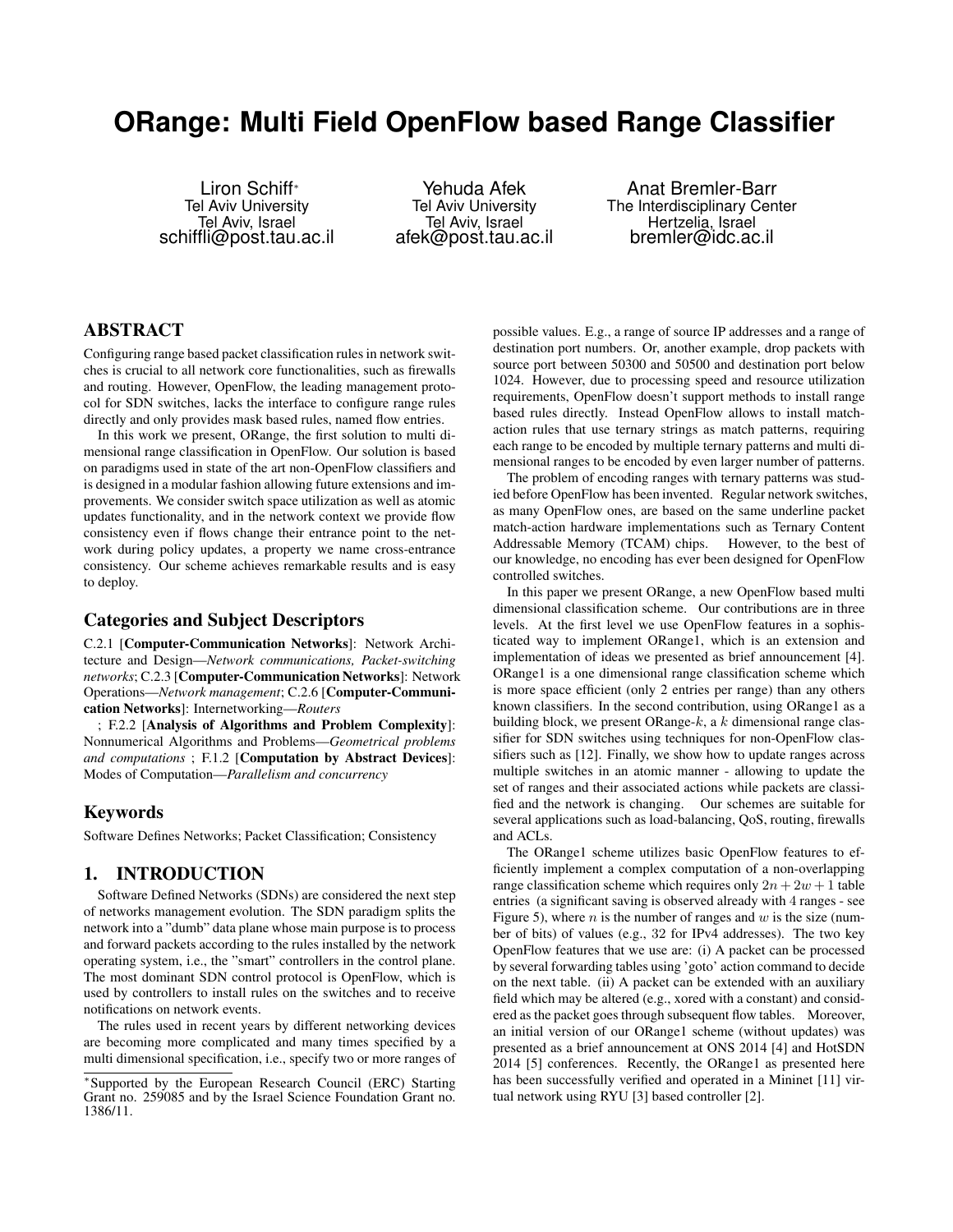On top of ORange1 we present the ORange- $k$  classification scheme that supports  $k$  dimensional ranges and achieves exponential with  $k$  space improvement by using cascaded instances of the ORange1 classifier. Each instance of ORange1 is responsible to map different field in the packet so the final  $k$  dimensional classification is simpler and consumes less space.

Three levels of atomicity are considered and supported by our schemes: (i) Per packet consistency - each packet is handled according to a correct configuration either before or after the update. (ii) Per flow Consistency - all packets of a flow are handled according to the same configuration and new flows are handled according to the most recent configuration. (iii) Cross-entrance consistency - keeping Per Flow consistency even when the flow changes the entrance point to the network.

Per Packet Consistency in the general case was dealt by Reitblatt et. al. [14], who suggested to use an extra packet header field to indicate the version of the rules that should be applied to the packet throughout the network. This enables the operator to safely install new rules while packets are marked for old rules and later, by a single (atomic) update, to change the packet marking to the new rules. In our work, we present a range classification scheme that is atomic by itself without consuming packet header space. Therefore, our scheme can be utilized to extend and develop consistency frameworks.

Per Flow consistency, in the load balancing scenario was presented by Wang et. al. [19], considering an update that affects a sub-range of client IPs by changing the associated OpenFlow action from "old" to "new". According to their suggestion the controller should monitor the flows that belong to the updated subrange and then for each flow that exists before the update a specific rule with "old" action is created and rules with "new" actions are created for new flows. Following Reitblatt et. al. we use DevoFlow [10] to substantially reduce the amount of control traffic generated by our scheme. In DevoFlow a switch configures new rules in an autonomous way. These new rules are produced by a generic DevoFlow rule.

Our ORange1 scheme is based on PIDR, a non-OpenFlow system design by Panigrahy and Sharma [13] which uses special hardware (e.g., ASIC or FPGA) and has no notion of atomicity. PIDR creates two ternary patterns for each range called the ELCP0 and ELCP1 of the range (see definition in Section 3.1) and save them separately in two TCAMs associated with range bounds. The two TCAMs are arranged in a very specific manner to support the scheme. In order to classify a value, it should be queried against the two TCAMs, returning two matches that are associated with two possible ranges. Then the value is checked whether it belongs to one of these two ranges.

Related work is given in Section 2. Section 3 contains the background and details of our ORange1 classification scheme. Section 4 describes our ORange- $k$  scheme which is based on ORange1. In section 5 we extend our schemes to support per-flow and crossentrance consistency requirements. A correctness proof is given in the Appendix.

### 2. RELATED WORK

Encoding ranges as ternary strings is a well studied problem. The traditional technique for range representation, originated by Srinivasan et al. [17] and called *prefix expansion*, is to represent a range by a set of prefix patterns, each of which can be stored in a single memory (e.g., TCAM) entry. The worst-case expansion ratio when using prefix expansion for ranges whose endpoints are  $w$ -bits numbers is  $2w - 2$  (entries per range).

State of the art hardware solutions can be categorized to two

groups, database dependent or database independent. Database dependent encodings consider the entire set of ranges to be encoded (the database) and seek to optimize the combined output for encoding them all, while in a database independent encodings each range is always encoded the same (regardless of the database). The optimal database-independent encoding [16] uses  $2w - 4$  patterns per range in the worst case and  $w$  entries in the average case [15].

For a multi dimensional (multi field) ranges no better database independent encodings are known other than joining the encoding for each field in a cross product manner, requiring  $w^k$  patterns per range on average, where  $k$  is the dimensionality of the ranges.

In contrast, database dependent encodings transform field values and reencode the ranges accordingly in a way that optimizes the total space for all rules [8, 9] and/or power consumption per query [6, 12]. Due to the inherent high dependency of one range rule encoding with others, it is hard to add even a single rule without changing huge amount of entries in response, therefore implementations of these encodings usually require to maintain two versions of the configuration [12] and/or performing updates in batches [8]. To the best of our knowledge, no efficient encoding has ever been implemented in an OpenFlow controlled switch.

Note that we consider here general policies where each range can be associated with a unique action, and not two actions policies like ACLs where only ALLOW or DROP actions are possible. In case of a two actions policy better encoding are known [15].

# 3. OPENFLOW BASED ONE DIMENSIONAL RANGE CLASSIFIER (ORange1)

#### 3.1 Background - PIDR

*A set of non-overlapping ranges* is a set of the form

 $\{[a_1, b_1], [a_2, b_2], ...\}$ , where  $a_i$  and  $b_i$  are integers,  $a_i \leq b_i$  and  $b_i < a_{i+1}$ , and by range  $[a_i, b_i]$  we consider all integers x such  $a_i \leq x \leq b_i$ . The set supports three operations: the insertion of a new range, deletion of an existing range and a point query (looking up for the range that contains a given point). Only sets of nonoverlapping ranges are considered here.

Panigrahy and Sharma presented [13] PIDR (Point Intersection Disjoint Ranges) that can manage a set of disjoint ranges using two TCAM entries per range, and two concurrent TCAM queries per point lookup. Following their work [13] we define:

- *The Longest Common Prefix (LCP) of integers* a *and* b *(represented by* w *bits)* is the longest prefix shared by the binary representations of a and b. For example, LCP( $a = 0101$ , $b =$  $0111) = 01.$
- *The Extended LCP (ELCP) patterns of integers* a *and* b*, named* 0*-ELCP and* 1*-ELCP* are the patterns that extend the LCP of a and b by one more bit (0 and 1) and use ' $*$ 's' for the remaining bits, for example, let  $a = 0101$ , and  $b = 0111$  then 0-ELCP(a, b)=010∗, and 1-ELCP(a, b) = 011∗, (w = 4).

The set of ranges is maintained by keeping for each range  $[a, b]$ its two ELCP patterns in two separate TCAMs, one for the 0-ELCP's and one for the 1-ELCP's. The ELCP patterns, that are stored in the TCAMs, are associated with range objects that are located in SRAM. It is easy to see that if  $x \in [a, b]$  then x matches exactly one of the ELCP patterns of  $[a, b]$ . But the opposite is not always true, x might match an ELCP of a range that does not contain  $x$ . However, while  $x$  might match other ELCP's, the  $a, b$  ELCP it matches is the longest one, i.e., with the fewest number of ∗'s as proved in [13].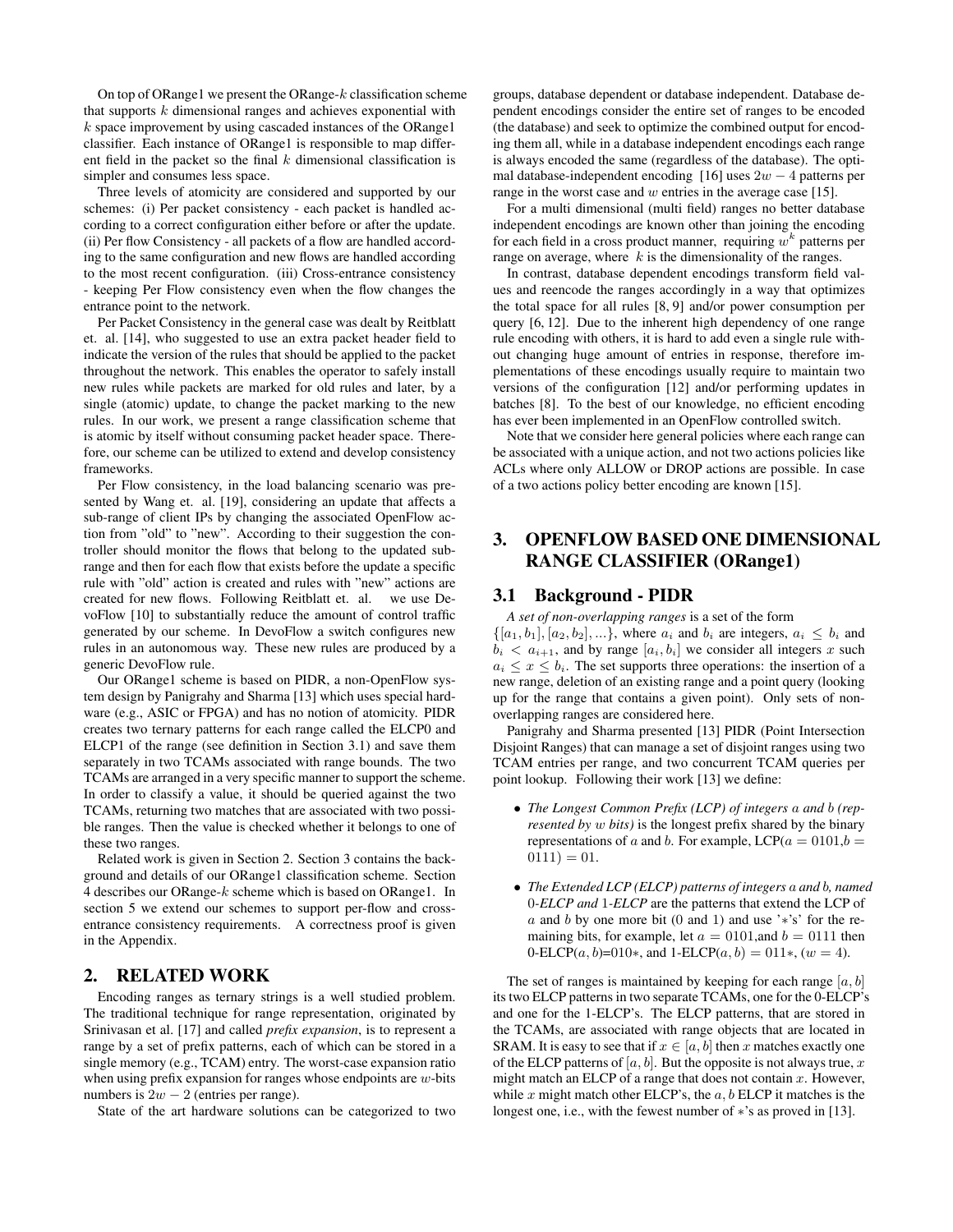Thus if  $x \in I = [a, b]$ , then the binary presentation of x matches either 0-ELCP $(a, b)$ , or 1-ELCP $(a, b)$ . Therefore, if the ELCP's are stored in each TCAM in order of increasing number of "don't care"s (∗'s) then a TCAM that returns the first entry with a pattern that matches  $x$  returns either the 0-ELCP or the 1-ELCP of  $I$ , but not both.

The algorithm for range search, as described in Figure 1 (taken from [13]) is simple, we query both TCAMs with the point in question, then we check if one of the matches belongs to a range that contains the point.

However implementing this algorithm requires special pipeline hardware and it does not support updates (changing the set of ranges) concurrently with queries. In this paper we show a redesign and an extension of this algorithm implemented in the OpenFlow framework. Our design supports atomic concurrent updates and conforms to consistency models which makes it applicable to many applications.

#### 3.2 Our Implementation

As a first step in adapting PIDR to OpenFlow, we turn PIDR into a sequential process (see Figure 2). According to the original design, both TCAMs are queried in parallel and the two results are checked (by comparing the queried value to the start or end of the resulted ranges) in parallel. In the new design we query one of the TCAMs, check the first (range) result, if the check succeeds we output the range, otherwise we proceed and query the second TCAM. If both checks fail (or no match found at all) we output "no range found".

In order to implement the sequential PIDR version in Open-Flow we implement (see Figure 3) the two TCAMs (TCAM0 and TCAM1) as (OpenFlow) flow tables and each of the compares is implemented by a special 2w entries flow table, as explained in the next subsection. The values to be compared and the queries' results are transfered from one table to another by rewriting (set-field action) temporary fields (called metadata in the Openflow 1.3 spec [1] supported by most existing switches) of the inspected packet header. Moving and jumping between tables is directed by goto actions defined in the entries of the tables (the goto action is restricted in [1] to jump only forward, a restriction satisfied by our design). Finally, the packet tagged with the matching range (or no-range) is sent through a range id flow table (RIDS) that applies the action that corresponds to the matching range, to the packet.

Note that the original PIDR algorithm maintains longest prefix first order among ELCP rules in the TCAMs which we comply to by utilizing rule priority supported by OpenFlow flow tables (setting priority to the prefix length).

Each entry in 1-ELCPs is associated with an action that sets the id and the upper bound (End) of the relevant range in the packet temp field and a goto action to the first Compare table (see Figure 3). The first Compare table then compares the End in the temp field and the searched field. The entries in the Compare table that are matched when  $End \geq searched\_field$  have action goto RIDS table, and others have action goto 0-ELCPs table. 0-ELCPs table is similar to 1-ELCPs table with the exception that it sets the lower bound (Start) of the matched range in the temp field. The second Compare table inspects the Start in the temp field and the searched field and compares them. The entries in the compare table that are matched when  $Start \leq searched\_field$  have the action goto RIDS table, and others have a default action corresponding to no matching range is found (probably Drop or Send To Controller).

Note that the RIDs table can be implemented by OpenFlow groups table, since its entries are exact (has no don't cares). Moreover if the entire space is covered by ranges, all queries must match either

the result of a 1-ELCPs or the result of a 0-ELCPs table, therefore the second compare is redundant and we can omit it, thereby shortening the worst case pipeline length and saving TCAM space.

### 3.3 A Comparator Flow Table

A Compare table inspects two fields in the packet's header and compares them (in our use case the first value is the temp header field). The compare table contains  $2w + 1$  flow entries, each with 2w bits, as illustrated in Figure 4, where  $w$  is the fields' width in bits (e.g., 32 for IPv4 addresses). For  $0 \le i < w$ , entries 2i and  $2i+1$  are used to compare the *i*-th MSB of the fields, and are of the form  $*^i 1 *^{w-i-1} | *^i 0 *^{w-i-1}$  and  $*^i 0 *^{w-i-1} | *^i 1 *^{w-i-1}$  respectively, where an entry of the form  $X|Y$  means that X is matched against the first value and Y is matched against the second value. Even entries are successfully matched when the first value is larger than the second one and are all associated with the corresponding "larger than" action. Odd entries are successfully matched when the first value is smaller than the second one and are all associated with the corresponding actions. The last entry (row  $2w$ ), contains only don't cares, and is successfully matched when the two values are equal and is associated with the corresponding action.



Figure 4: Compare table structure. Packet header contains the compared values  $m$  and  $q$  where in our scheme the first is a part of a temp field

In addition we point out that using the recently introduced RMT (Reconfigurable Match Table [7]) OpenFlow model it is possible to replace the compare-table with a simple computation stage.

#### 3.4 Space Complexity

We compare our scheme to existing range classification schemes with TCAMs. The best known schemes use in the worst case  $2w-4$ TCAM entries per range  $[16]$  but close to w per range on average [15]. Our scheme uses a constant 2 entries per range plus a constant 2w entries TCAM for the compare operation, regardless of the number of ranges. Thus for  $w = 32$  bits (suitable for IPv4 field classification) and for enough ranges our scheme reduces the space usage by 30/32 factor (more than 90% savings).

### 3.5 Atomic Updates for ORange1

Since data packets may arrive during range updates, we must ensure that all of them are classified correctly and consistently - all packets should be affected by the configuration before the update or after, and once a packet is classified according to a new version so are all the following packets.

Note that latest OpenFlow specification defines a new feature of transaction which allows to send multiple commands to a switch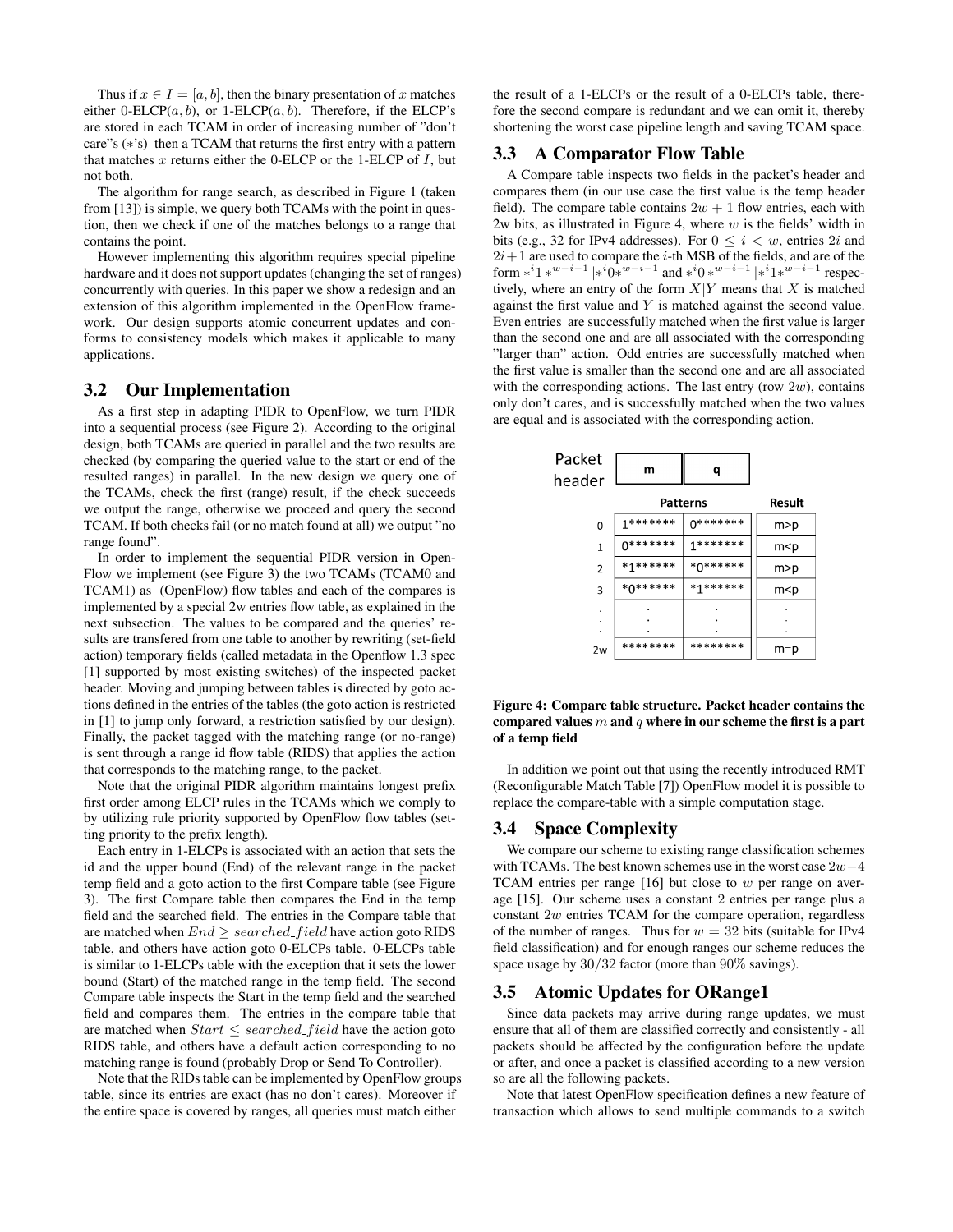

Figure 1: (Figure 3 in [13]) The set contains the ranges  $\{[10, 20], [34, 55], [62, 88]\}$  and is searched for the range that contains the value 51.



Figure 2: A sequential redesign of Panigrahy and Sharma [13], Figure 1



Figure 3: The OpenFlow based design of the range classifier.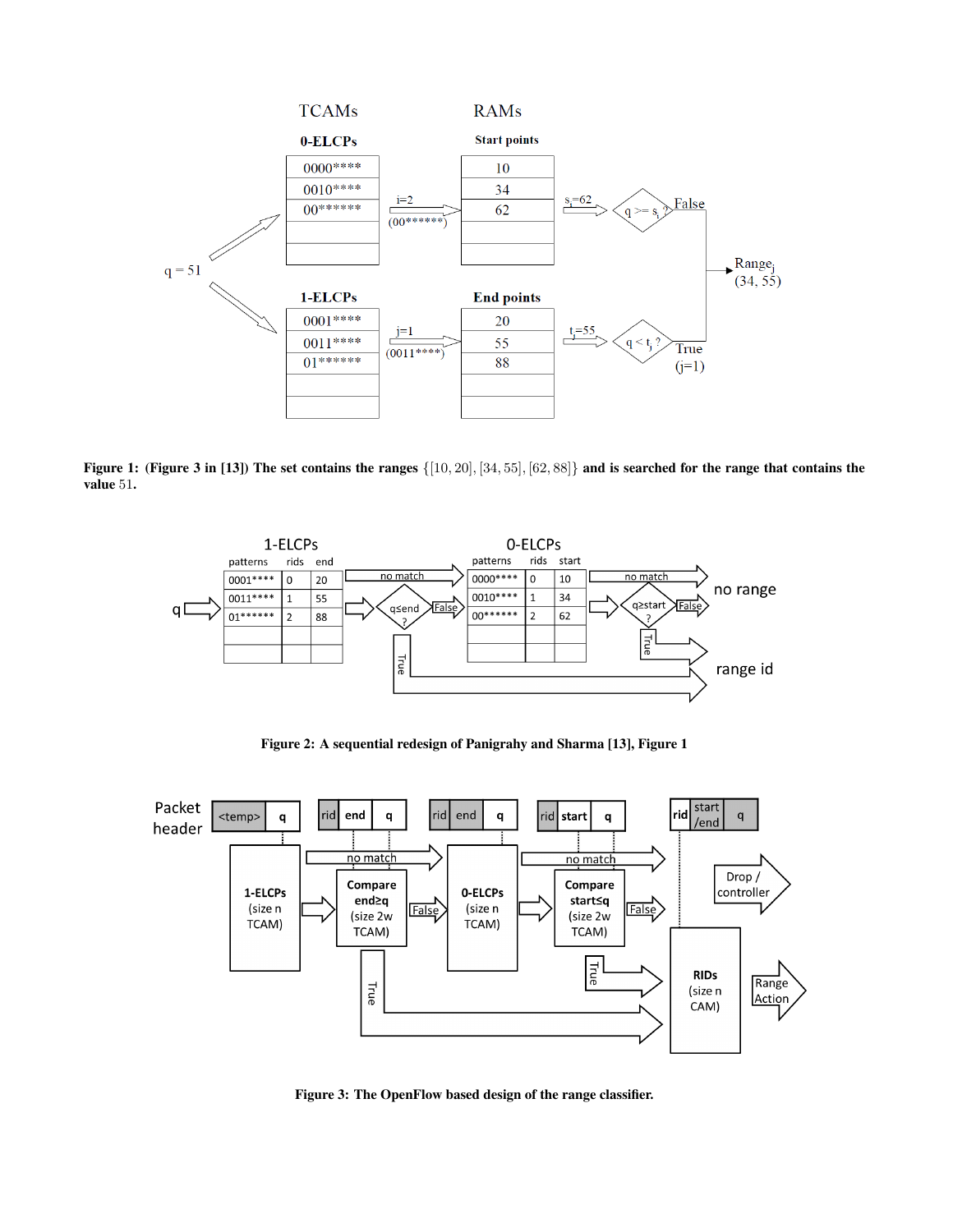

Figure 5: A log-log graph showing the number of flow table entries as a function of the number of ranges.

and to buffer them until a special trigger command instructs to perform them. This enables to make multiple updates to the flow tables atomically while preventing packets from being processed in intermediate states. However this feature, has bad impact on performance (packets may be buffered during transaction) or the cost of the switch (forwarding tables may be duplicated).

In our implementation changing the action associated with a range is done by updating a single entry in the RIDs table and is therefore atomic. We refer to this operation as a range update.

We define two more atomic modifiers to the ranges classifier, a *split* and a *merge.*  $Split(R, R_1, R_2)$  takes a range R and splits it to two ranges  $R_1$  and  $R_2$ , both with the same action as the original one.  $Merge(R_1, R_2)$  takes two adjacent ranges  $R_1$  and  $R_2$  that share the same action and merges them into one range.

We implement the atomic  $Split(R, R_1, R_2)$  by considering two types of cases: 1. one of the new subranges shares the same ELCP patterns as R, 2. both subranges have different ELCP patterns . In the first case assuming w.l.o.g., that  $R_1$  shares the same ELCP patterns as R, we add  $R_2$  (ignoring that it overlaps with R), and then we update the upper bound of R to  $R_1$ 's upper bound (thereby transforming it to  $R_1$ ). In the second case we add both  $R_1$  and  $R_2$ (ignoring that they overlap with R) and then we completely delete R from all flow tables. As we prove in Appendix A, this order of operations atomically changes the ranges without affecting the packets processed in any step in the way.

Since *Merge* is the opposite of *Split*, we implement the atomic  $Merge(R_1, R_2)$  by following the same steps as *Split* but in reverse order, thereby ensuring the atomicity proved for Split. We provide the pseudo code below and we prove its correctness in Appendix A .

1: function  $SPLIT(R, R_1, R_2)$ 

- 2: if  $R_1$  has the same ELCPs as R then
- 3: add  $R_2$  with new id  $\triangleright$  add to RIDS first 4: update R's upper bound to  $R_1$ 's upper bound  $\triangleright$  change action in R's entry in ELSP1s
- 5: else
- 6: if  $R_2$  has the same ELCPs as R then
- 7: add  $R_1$  with new id  $\triangleright$  add to RIDS first 8: update R's lower bound to  $R_2$ 's lower bound change action in R's entry in ELSP0s
- 9: else the ELCPs of  $R_1$  and  $R_2$  are partial of those of R 10: add  $R_1$  with new id  $\triangleright$  add to RIDS first 11: add  $R_2$  with new id  $\triangleright$  add to RIDS first 12: delete R's entries from all tables
- 13: end if
- 14: end if

#### 15: end function

- 16: function MERGE( $R_1, R_2$ )
- 17: set  $R := R_1 \cup R_2$
- 18: if  $R_1$  has the same ELCPs as R then
- 19: update  $R_1$ 's upper bound to  $R_2$ 's upper bound  $\triangleright$ change action in  $R_1$ 's entry in ELSP1s
- 20: delete  $R_2$ 's entries from all tables  $\triangleright$  delete from RIDS last
- 21: else
- 22: **if**  $R_2$  has the same ELCPs as R **then**<br>23: **undate**  $R_2$ 's lower bound to  $R_1$ 's
- update  $R_2$ 's lower bound to  $R_1$ 's lower bound  $\Rightarrow$ change action in  $R_2$ 's entry in ELSP0s
- 24: delete  $R_1$ 's entries from all tables  $\Rightarrow$  delete from RIDS last
- 25: else the ELCPs of  $R_1$  and  $R_2$  are partial of those of R
- 26: add range R with new id  $\triangleright$  add to RIDS first
- 27: delete  $R_1$ 's entries from all tables  $\Rightarrow$  delete from RIDS last
- 28: delete  $R_2$ 's entries from all tables  $\triangleright$  delete from RIDS last
- 29: end if
- 30: end if
- 31: end function

Observe that Split and Merge (as defined) doesn't change the way packets are handled. Therefore any combination of multiple  $Split$  and  $Merge$  operations with one update operation can be regarded as one atomic operation.

Using the last observation we build three additional useful atomic operations;

- 1. SplitAndCreate( $R$ , $R$ <sub>1</sub>, $R$ <sub>2</sub>,action2) splitting R into two adjacent ranges,  $R_1$  and  $R_2$ , and then changing  $R_2$ 's action to action2.
- 2. MergeDifferent $(R_1, R_2)$  merging  $R_2$  into  $R_1$  that doesn't share the same actions by first changing  $R_2$ 's action to  $R_1$ 's actions and then merging the two ranges.
- 3. SubRangeTransfer( $R_1, R_1$ -left, $R_1$ -right, $R_2$ ) Moving the border between two adjacent ranges,  $R_1$  and  $R_2$ , in a way that shriks  $R_1$  to  $R_1$ -left and extends  $R_2$  with  $R_1$ -right ( $R_1$ -left and  $R_1$ -right is a partition of  $R_1$ ). This is done by first splitting  $R_1$  to  $R_1$ -left and  $R_1$ -right, then changing the action of  $R_1$ -right to be the same as  $R_2$ , and merging  $R_1$ -right with  $R_2$ .

### 4. THE k FIELDS ORange (ORange-k)

The ORange-k scheme is designed to classify packets according to a set of  $n$  multi dimensional range rules,  $R$ , that consider  $k$ packet fields. Each range  $r \in R$  projects a one-dimensional range,  $r[i]$ , for every field  $i \in [k]$  and we denote the lower and upper bounds of  $r[i]$  by  $r[i]$ .*min* and  $r[i]$ .*max* respectively. We denote field size in bits by  $w$  which we assume to be much greater than  $\log n$ , i.e.,  $n \ll 2^w$ .

The scheme operates in two classification phases; In the first phase we reduce the size of each field value to  $O(\log n)$  bits, and in the second phase we make a  $k$  dimensional classification based on the reduced field values using the prefix expansion encoding (see Figure 6).

The ORange-k scheme drastically improves the space complexity but it increases the pipeline length in  $k$  since field reductions are implemented with consecutive instances of our one dimensional classifier ORange1 (see Figure 7). Similar paradigm is used in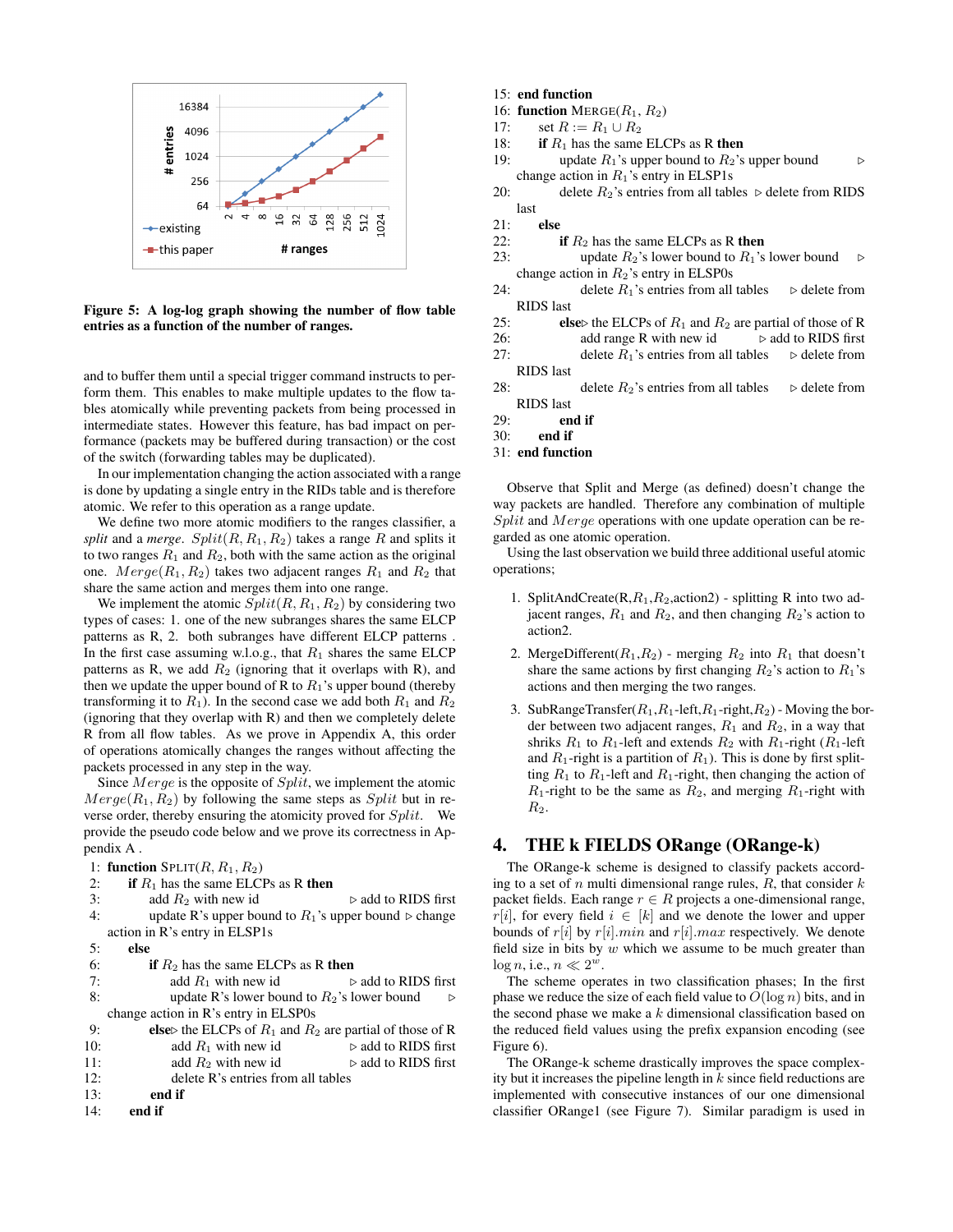some non-OpenFlow designs such as the topological transformation approaches [12] but with prefix-expansion encodings for one dimensional classifiers.

### 4.1 Per Field Reduction

Here we consider the details of the first phase of the scheme multiple one dimensional field reductions. For each dimension we independently consider the projection of the ranges on a single axis (dimension). As can be seen in the example in Figure 6.a where 3 two-dimensional ranges are projected on the  $x$  and  $y$  axises each as two one-dimensional ranges.

For each  $i \in [k]$  the one-dimensional projected ranges  $\{r[i] :$  $r \in R$ , are segmented to disjoint subranges,  $R_i$ , using the CalcConversionRanges function shown below. The sub-ranges in  $R_i$  are matched against the field i of each packet. The index number of the containing sub-range is used as the reduced value for field i. The CalcConversionRanges function also compute the mapping  $Map_i[p]$  from original end point value p to the new sub-range index number that contains it, which is used, as explained in the next subsection, to re-encode the original multi dimensional ranges to a reduced form.

Note that for each  $i \in [k]$ , the CalcConversionRanges function creates (and enumerates) the one dimensional ranges in  $R_i$  in consecutive manner and according to an ordered list of all the endpoints of ranges  $\{r[i]\}_{r \in R}$ . Therefore, every one dimensional range  $r[i]$ can be represented as a range over the index numbers of the subranges in  $R_i$ . Moreover, since every endpoint of some range  $r[i]$ essentially contributes at most one subrange to  $R_i$ , the total number of sub-ranges in  $R_i$  is bounded by  $2n$ , and the number of bits used to represent a sub-range index number is  $\log_2 n + 1$ .



Figure 6: (a) Two dimensional ranges  $R = \{ [1, 6] \times$  $[1, 6]$ ,  $[3, 12] \times [4, 10]$ ,  $[8, 11] \times [7, 13]$  and the segmentation to subranges in each axis. (b) The ranges after reducing the two dimensions  $R' = \{ [0, 1] \times [0, 1], [1, 4] \times [1, 2], [3, 3] \times [2, 3] \}$  using the subranges ids. Note that  $r_3$  is reduced to just a vertical line.

1: function CALCCONVERSIONRANGES(R)

2: for  $i \in [k]$  do

```
3: AllPoints \leftarrow \emptyset
```
4:  $MinPoints \leftarrow \emptyset$ 

5:  $MaxPoints \leftarrow \emptyset$ 

```
6: Map_i \leftarrow new integer array[]<br>7: R_i \leftarrow numbered list7: R_i \leftarrow numbered \; list<br>8: for r \in R do
          for r \in R do
 9: AllPoints.add(r[i].min)10: AllPoints.add(r[i].max)11: MinPoints.add(r[i].min)12: MaxPoints.add(r[i].max)13: end for
14: low \leftarrow min(All Points)15: for p \in All Points.sorted() do
16: if p \in MinPoints then<br>17: if low < p then
17: if low < p then<br>18: R_i.add( [low]18: R_i.add([low, p-1])<br>19: end if
19: end if 20: if n \inif p \in MaxPoints then
21: R_i.add([p, p])<br>
22: low \leftarrow p+122: low \leftarrow p + 1<br>23: Map:[p] \leftarrow P23: Map_i[p] \leftarrow R_i.size() - 124: else:
25: low \leftarrow p26: Map_i[p] \leftarrow R_i.size()<br>27: end if
                 end if
28: else:
29: R_i.add([low, p])30: low \leftarrow p + 131: Map_i[p] \leftarrow R_i.size() - 132: end if
33: end for
34: end for
35: return \{(R_i, Map_i)\}_{i \in [k]}
```
#### 36: end function

### 4.2 Constructing a Reduced Policy

Once the reduction of each field is computed, and given the mapping  $Map_i[p]$  explained in the previous subsection, we re-encode the original multi dimensional ranges to a reduced form. The reencoding, done by the CalcReducedRanges function, simply replaces each original range  $r$  with the new encodings of all its endpoints(bounds), i.e.,  $r = r[1] \times r[2] \times \cdots \times r[k]$  is replaced with  $r' = r'[1] \times r'[2] \times \cdots \times r'[k]$  where  $r'[i] = [Map_i[r[i].min],$  $Map_i[r[i].max]]$  (see example Figure 6).

- 1: function CALCREDUCEDRANGES $(R, \{(R_i, Map_i)\}_{i \in [k]})$
- 2:  $R' \leftarrow \emptyset$
- 3: for  $r \in R$  do
- $4:$  $r' \leftarrow new range vector[k]$
- 5: for  $i \in [k]$  do
- 6:  $r$  $^{\prime}[i] . min \leftarrow Map_i[r[i] . min]$
- $7:$  $'\left[i\right]$ .max  $\leftarrow Map_i\left[r[i]$ .max
- 8: end for
- 9:  $R' \cdot add(r')$
- 10: end for
- 11: return  $R'$
- 12: end function

Once all ranges are at reduced form, any k dimensional classification can be performed. We use the prefix expansion representation since it is easy to encode and to atomically update.

#### 4.3 Classification Pipeline

As illustrated in Figure 7, the classification process of every packet utilizes one dimensional classifier per field and writes the matched sub range index number to a designated offset in the meta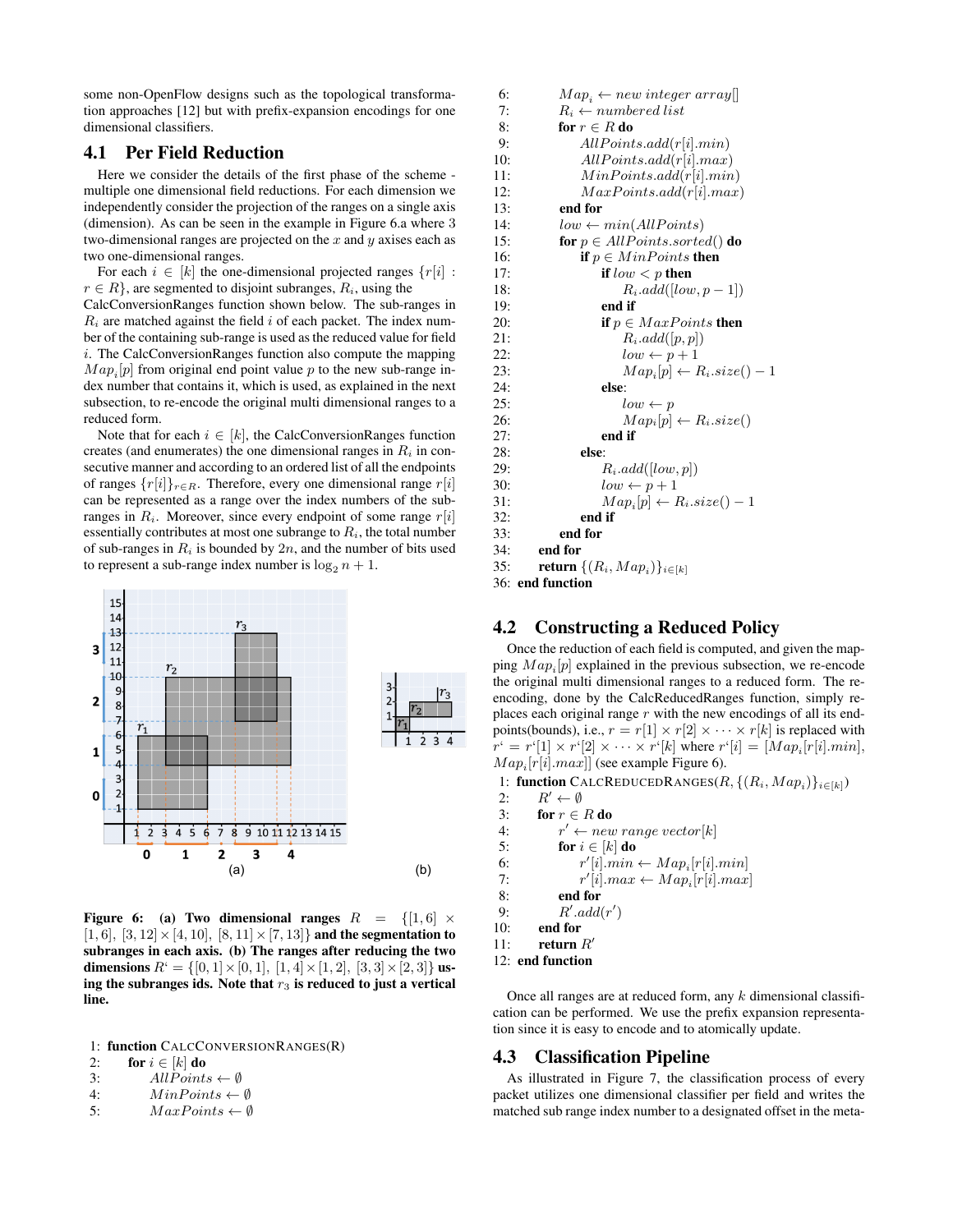data field. Once all relevant fields have been converted, the reduced  $k$  dimensional classifier is queried with the metadata field to yield the final classification result.



Figure 7: A packet processed by ORange-k. First each field is classified into one dimensional subranges and the subranges ids are written to metadata. Later, a  $k$  dimensional classification is performed based on the  $k$  subranges ids.

The classification pipeline can be followed by other flow tables implementing additional policies and reusing the metadata for other purposes.

### 4.4 Evaluation

The space consumed by each one dimensional classifier and  $k$  dimensions classifier is  $2nw+4w^2$  and  $O(n(2\log n)^k)$  respectively, where  $n$  is the number of ranges. Therefor the total space consumed by our scheme is  $O(2knw+4kw^2+n(2\log n)^k)$  which is asymptoticly lower than the space used by current encoding schemes,  $O(wn(2w)^k)$ , as long as  $n \ll 2^w$ .

We extend the evaluation by introducing a simpler variant of our scheme, called Multi Dimensional Expansion (MUD-EXP), which uses simple prefix expansion for every one dimensional classifier. MUD-EXP resembles non-OpenFlow designs that use prefix expansion for one dimensional classifiers [12].

In Figure 8 we consider three datasets, the first is an ACL configuration of Cisco routers in real network which contains 303 two dimensional in-port and out-port rules where about 260 of them consider only one of the ports. The second dataset is a 1000 in-port and out-port rules (two dimensional) generated by classbench [18]. As a third dataset we randomly generated 1000 two dimensional range rules for 16bit numbers (fields).

Comparing the results of the different datasets we observe that cisco dataset requires much less space than the two other benchmark. This can be explained by the fact that the cisco dataset contains mostly one dimensional ranges which contributes few rules.

In Figure 9 we can see the performance of the schemes on random ranges with different dimenssions. As expected, the higher the dimension the bigger the space improvement. Moreover we can clearly see that on one dimensional ranges MUD-EXP doesn't help and even consumes more space than prefix expansion.

As can be seen in Figure 10, the field width has a strong impact on the space. At 32bits the expansion scheme reaches dosens of Mbs per rule which can overflow most switches, while the space consumption of our schemes are more than 2 orders of magnitude lower. Moreover as the width increases farther, the gap between our schemes is becoming more noticeable.

Our scheme trades space with pipeline length. The number flow



Figure 8: A comparison between the flow table space per range used by the three algorithms for three different datasets



Figure 9: The space improvement of our algorithms vs. the dimension, in relation to the expansion encoding (at  $0\%$  as base line) for random datasets with  $n = 1000$  and  $w = 16$ .

tables contributed by the one dimensional classifier and by the  $k$  dimensions classifier is 3 and  $3k + 1$  respectively. Considering only a 4 microseconds delay per flow table (as measured by our experiments on NoviKit switch) we don't expect a noticeable increase in latency.

### 4.5 Atomic Updates for ORange- $k$

Here we present an update scheme that allows to change the multi dimensional classification policy while packets are processed by the switch. We consider the following operations; add rule, delete rule and update rule's actions. We require them to be atomic in the sense that every packet is correctly processed by either the old policy (prior to the operation) or the new policy (no policies mixture or artifacts should take effect) and also packets should be processed in consistent manner, once a packet is processed according to the new policy so should all the following packets.

When deleting a rule from the original policy we only have to delete a rule from the reduced (multi dimensional) policy and we do not have to update the one dimensional classifiers. Therefore deleting a rule from the original policy can be "reduced" to deleting a rule from the reduced policy. In turn, this can be seen as a general problem of any prefix expansion policy update, that requires to atomically delete multiple entries in a flow table. To support such an operation we utilize the OpenFlow ability to reference (modify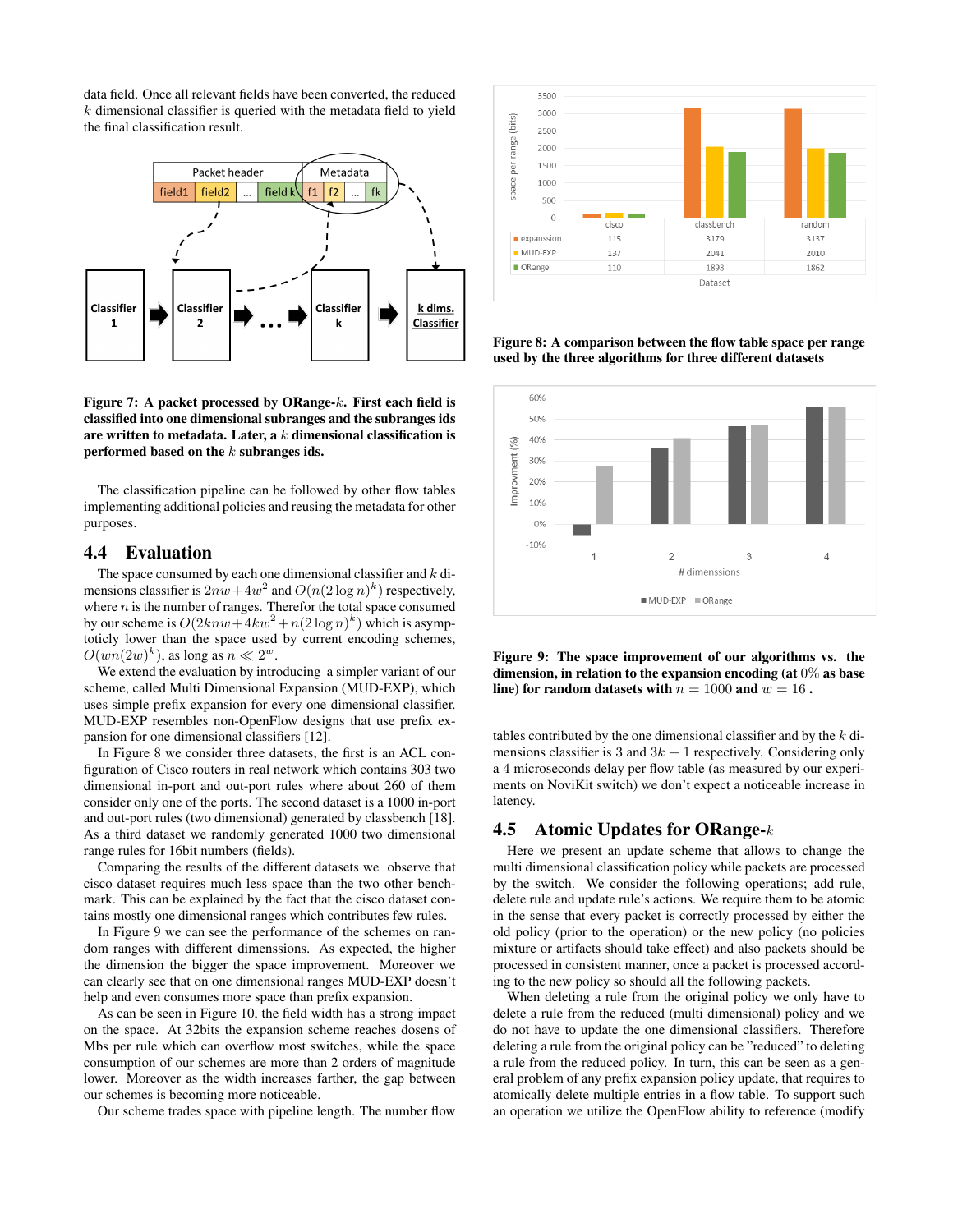

Figure 10: A comparison between the flow table space per range used by the three algorithms for random datasets of 100 4-dimensional rules with varying word size.

and delete) multiple flow entries according to an identifier called a cookie which is attached to each one of them. When we add entries in the fist time, we use the same unique cookie value to all entries of the same rule so that we delete them all with one (non-strict) delete command (see [1]).

Similarly, in order to update a rule action, we need to atomically change the action for multiple entries associated with that rule. To support such an update we suggest to make all the entries use indirect action (e.g., applying the same indirect group as an action) thereby allowing to change the action in a single OpenFlow modification request.

Adding a rule may require to update the one dimensional classifiers in order to provide new one dimensional sub ranges ids. These one dimensional updates do not have to be performed at the same time while updating the reduced  $k$  dimensional policy, and the overall process can be carried in two stages; first updating the one dimensional classifiers and secondly using the new subranges ids to express the reduced version of the added rules. Updating the one dimensional classifiers can safely be performed using the atomic modifiers (mostly  $SplitSnadCreate$ ) described in Subsection 3.5.

Adding a rule also requires to add multiple entries to the table of the reduced policy, and we suggest to do so in the following way. First we add the entries one by one with lowest priority possible (to avoid interference with some other overlapping rule entries), all of them with the same unique cookie value (as in deleting) and with an indirect action that does nothing. Later we update the all entries with one modify command (matching the cookie) to higher priority and with different indirect action as desired.

Note that if all rules have the same priority and we can ignore rules overlaps (since there are no overlapping rules or at least that overlapping rules have the same action) then a much simpler scheme can be used. For adding a rule we can first add the entries one by one using an indirect action (as in deletion) that does nothing and lower priority. Later we update the action to the desired one and we update the priority of each entry (possibly one by one) to the "normal" priority. Similarly, deleting a rule can be done by simply making decreasing the priority of all entries (possibly one by one), then setting the indirect action to do nothing and then to delete each entry one by one.

Moreover, note that allocating new one dimensional subranges ids requires either to renumber existing subranges or to sparsely number the subranges in advance leaving enough space for new ones to come. While the first option can lead to mass updates in the reduced k dimensional classifier (since some reduced ranges will need to be re-encoded), the second leads to use wider ids thereby increasing the overall space complexity. Therefore, there is a tradeof between space complexity and the number of additions supported till a mass update is required, therby making the scheme more optimized for small number of additions or for scenarios where additions and similar deletions distribute evenly in the k dimensional space.

### 5. CONSISTENCY

Here we discuss consistency requirements that considers the effect of policy (range rule) update on flows of packets and not a single packet as atomicity, where a flow is usually a TCP session but can be any other set of packets defined by header field values. We focus here on the ORange1 classifier but the techniques can be easily adapted to the ORange- $k$  as well.

#### 5.1 Per Flow Consistency

In most scenarios (such as in load balancers), a configuration update shouldn't affect pre-existing flows in the network. Therefore we extend our technique to guarantee flow consistency, which means that all packets of a flow are handled according to the same configuration and new flows are handled according to the newest configuration.

The only base operation that we should extend is range update. Our extended scheme (code of which is given below) follows the ideas presented by Wang et al. [19]; Assume the update, updates the action associated with a sub-range  $x$  of range  $R$  whose action was "old", changing it to "new". The controller monitors the flows that belong to the updated sub-range by changing the action of this sub-range  $x$  to send all packets in  $x$  to the controller. Then for each flow that has existed before the update (a non syn packet in the case of TCP) a specific rule that traps this flow is created by the controller and the "old" action is associated with that new rule, and for each new flow a specific rule with the "new" action is created. We do this until all existing flows are reported to the controller (after predefined timeout e.g., TCP timeout) and then we change the action of the sub-range to the new configuration. Finally we delete all the specific rules created for new flows. Thus we are left with specific rules for the pre-existing flows, and a new sub-range x with the "new" action.

function PERFLOW-RANGEUPDATE(R, old-acts, new-acts) change controller's message handler to PerFlow-MsgHndlr replace the action in R's entry at RIDs to send to controller wait for TCP-timeout seconds

 $\triangleright$  to learn all flows in sub-range replace the action in R's entry at RIDs to new-acts

delete all specific rules created with new-acts

### end function

function PERFLOW-MSGHNDLR(message)

if message is SYN then

 $\triangleright$  new flow

create specific rule in 1-ELCPs that match message's flow and new-acts

#### else

#### $\triangleright$  old flow

create specific rule in 1-ELCPs that match message's flow and old-acts

end if end function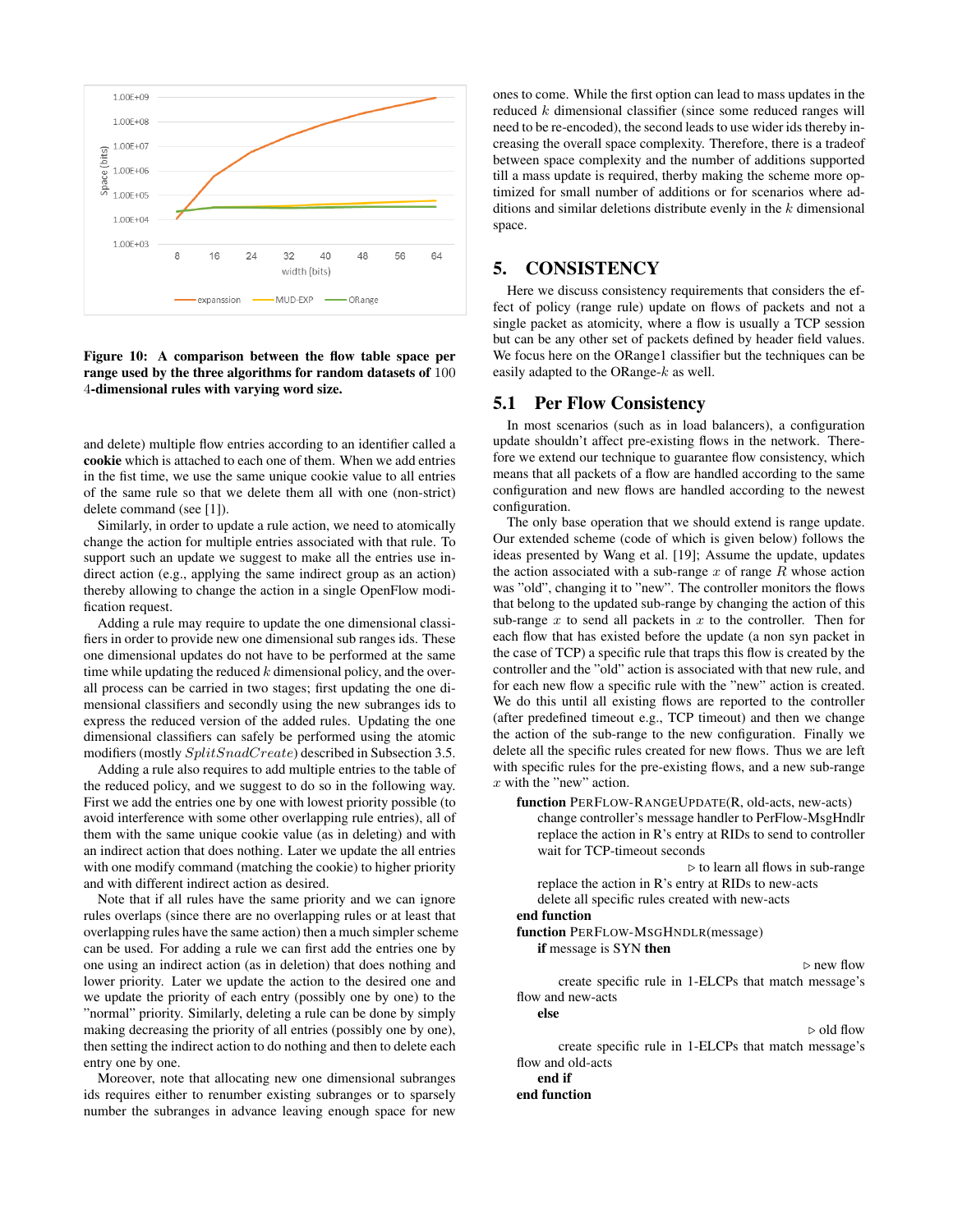### 5.2 Cross-Entrance Consistency

Per-flow consistent policy update in a network was shown, based on [19] in the previous subsection. However in a network with multiple entry points, changes in the external network (e.g., the Internet) can cause part of the traffic to change route (e.g., route balancing ) and enter our network from a different entry point.

Keeping the rules that affect a flow consistent regardless of entrance point through which flows enter is not easy [19], and we name it "Cross Entrance Consistency". To solve it we need to extend the range classifier scheme to keep the different entrances synchronized during a range update. The cross entrance consistent update is similar to the per flow consistent update algorithm, with the main difference being that the controller installs the specific (per flow) rules in all entrance points. The complete pseudo code is given below .

function CROSSENT-RANGEUPDATE(R, old-acts, new-acts) change controller's message handler to CrossEnt-MsgHndlr for router ∈ Entries do

replace the action in R's entry at RIDs to send to con-

troller end for

wait for TCP-timeout seconds

 $\triangleright$  to learn all flows in sub-range

for router ∈ Entries do replace the action in R's entry at RIDs to new-acts

delete all specific rules created with new-acts end for

end function

function CROSSENT-MSGHNDLR(message)

if message is SYN then  $\triangleright$  new flow for router ∈ Entries do

create specific rule in 1-ELCPs that match message's flow and new-acts

end for

forward the message according to new-acts from message.router

else  $\triangleright$  old flow

for router ∈ Entries do

create specific rule in 1-ELCPs that match message's flow and old-acts

end for

forward the message according to old-acts from message.router end if

end function

#### 5.3 DevoFlow based Implementation

Here we discuss a more efficient way (in terms of control messages complexity) to implement per-flow and cross-entrance update, using DevoFlow [10]. DevoFlow defines a new type of rules (a Devo Rule), these rules serve as macros where a packet's match triggers the creation of specific rule which resembles the macro in term of associated action, and pattern with the exception that don't care bits in the macro rule are set to the corresponding specific bit values in the packet (and all other packets in the same flow).

The DevoFlow extension allows the controller to easily set a high level policy by creating a DevoRule and also to monitor the specific flows by inspecting the specific rules that have been created by the DevoRule and their statistics. This is done without controller intervention during the creation of each flow which saves time and control traffic. As noted by Reitblatt et. al [14], this extension can be used to achieve per flow consistency, where a policy change is translated to DevoRule change and existing flows remain in their existing policy due to their specific rules. In this way the controller shouldn't be informed and intervene with every flow creation.

A similar technique can be used with our scheme to achieve per flow consistency, when we update the action of a range, we first define its rules (still with the "old" action) in flow Tables 0-ELCPs and 1-ELCPs as DevoRules. As a result specific rules are created for existing flows and after a specified period of time (by which all existing flows have a corresponding specific rule) we change the rules back to normal (non devoflow) but with a new range id which is associated with the new action for the range. Note that entries in the RIDS table can be defined with timeouts so unused ids will be deleted automatically. This updated scheme saves control traffic and avoids the waiting step in our original per flow consistent scheme.

In order to achieve cross entrance consistency we use a DevoRule that in addition to creating a specific rule on a matching packet, it also sends a notification to the controller about the newly created rule. Given this DevoRule, the controller is informed about any flow creation at some network entrance point and it can duplicate the same specific rule at all other entrances. In this way even if the flow changes its entrance point, it is still considered as an old flow and not as a new one.

Our scheme for updating the action of a range  $x$  from old to new, while ensuring cross entrance consistency, has four stages; first we install DevoRules for range  $x$  associated with the old action in addition the DevoRule sends a copy of each created specific rule to the controller which then duplicates this specific rule in all other entrances. We wait in this stage until all existing flows in  $x$  are discovered and synced across all entrances (the entrances are continually being synced with new flows). A reasonable time to wait for flows discovery is of magnitude of TCP-timeout.

Then we begin the second stage where we replace the DevoRules with simple rules to send everything in sub-range  $x$  (that hasn't been already trapped by one of the specific rules) to the controller. When new flows are discovered in this stage the controller assigns the "new" policy rules to them directly and on all entrances.

In the third stage, the controller defines simple rules that forward (flows in sub-range  $x$ ) according to the new policy while old flows are treated by their specific rules that were installed in the first stage, according to the old policy. In the forth and last stage, the controller deletes the specific rules created during the second stage and uses the new policy (these rules are no longer needed as a more general rules forward according to the same policy).

Notice, that sending all packets to the controller is required only during the second stage while defining the "send to controller" rules on all entrances. Therefore the time period in which high volume traffic is expected at the controller is relatively short, and in the case of TCP, only one packet per new flow is sent, since while the SYN packet is delivered and processed by the controller there is no further transmission of data in that flow.

#### 6. CONCLUSIONS

This paper presents an efficient and dynamic range classifier implementation using basic OpenFlow features. The paper also considers multi entrance networks and show how policies (e.g., ranges) can be updated in such networks while keeping per flow consistency.

Acknowledgments. We thank Yotam Harchol for providing realtime NoviKit switch measurements, as well as Hanan R. Haim, Elad Levi, Michal Shagam and Dekel Auster for verifying and utilizing our scheme in the Mininet environment, and the anonymous referees for their comments.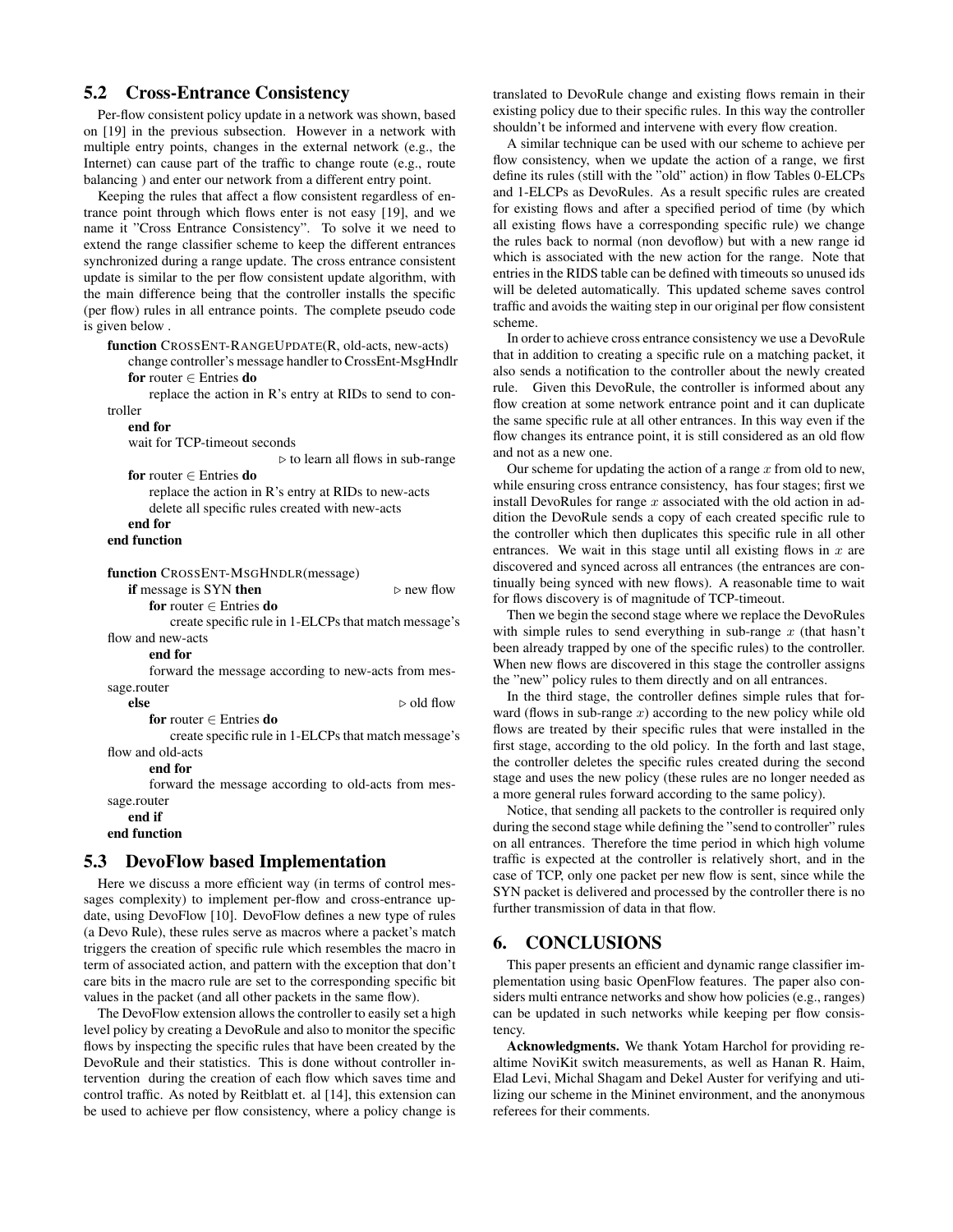### 7. REFERENCES

- [1] *OpenFlow Switch Specification 1.3.3*.
- [2] Orange github repository. https://github.com/lironsc/ORange.
- [3] Ryu: Component-based software defined networking framework. http://osrg.github.io/ryu/.
- [4] Y. Afek, A. Bremler-Barr, and L. Schiff. Cross-entrance consistent range classifier with openflow. In *Open Networking Summit 2014 (ONS 2014)*, Santa Clara, CA, 2014. USENIX.
- [5] Y. Afek, A. Bremler-Barr, and L. Schiff. Ranges and cross-entrance consistency with openflow. In *Poster session in the Third Workshop on Hot Topics in Software Defined Networking*, HotSDN '14, pages 233–234, New York, NY, USA, 2014. ACM.
- [6] T. Banerjee, S. Sahni, and G. Seetharaman. Pc-trio: A power efficient tcam architecture for packet classifiers. *Computers, IEEE Transactions on*, PP(99):1–1, 2014.
- [7] P. Bosshart, G. Gibb, H.-S. Kim, G. Varghese, N. McKeown, M. Izzard, F. Mujica, and M. Horowitz. Forwarding metamorphosis: Fast programmable match-action processing in hardware for sdn. *SIGCOMM Comput. Commun. Rev.*, 43(4):99–110, Aug. 2013.
- [8] A. Bremler-Barr, D. Hay, and D. Hendler. Layered Interval Codes for TCAM-Based Classification. In *IEEE INFOCOM*, pages 1305–1313, 2009.
- [9] H. Che, Z. Wang, K. Zheng, and B. Liu. Dres: Dynamic range encoding scheme for tcam coprocessors. *Computers, IEEE Transactions on*, 57(7):902–915, July 2008.
- [10] A. R. Curtis, J. C. Mogul, J. Tourrilhes, P. Yalagandula, P. Sharma, and S. Banerjee. Devoflow: Scaling flow management for high-performance networks. *SIGCOMM Comput. Commun. Rev.*, 41(4):254–265, Aug. 2011.
- [11] B. Lantz, B. Heller, and N. McKeown. A network in a laptop: Rapid prototyping for software-defined networks. In *Proceedings of the 9th ACM SIGCOMM Workshop on Hot Topics in Networks*, Hotnets-IX, pages 19:1–19:6, New York, NY, USA, 2010. ACM.
- [12] C. R. Meiners, A. X. Liu, and E. Torng. Topological transformation approaches to tcam-based packet classification. *IEEE/ACM Trans. Netw.*, 19(1):237–250, Feb. 2011.
- [13] R. Panigrahy and S. Sharma. Sorting and searching using ternary cams. *IEEE Micro*, 23:44–53, January 2003.
- [14] M. Reitblatt, N. Foster, J. Rexford, C. Schlesinger, and D. Walker. Abstractions for network update. In *Proceedings of the ACM SIGCOMM 2012 Conference on Applications, Technologies, Architectures, and Protocols for Computer Communication*, SIGCOMM '12, pages 323–334, New York, NY, USA, 2012. ACM.
- [15] O. Rottenstreich, I. Keslassy, A. Hassidim, H. Kaplan, and E. Porat. On finding an optimal tcam encoding scheme for packet classification. In *INFOCOM*, pages 2049–2057. IEEE, 2013.
- [16] T. Sasao. On the complexity of classification functions. In *ISMVL 2008. 38th International Symposium on Multiple Valued Logic, 2008.*, pages 57–63, May 2008.
- [17] V. Srinivasan, G. Varghese, S. Suri, and M. Waldvogel. Fast and scalable layer four switching. *SIGCOMM Comput. Commun. Rev.*, 28(4):191–202, Oct. 1998.
- [18] D. E. Taylor and J. S. Turner. ClassBench: a packet classification benchmark. In *IEEE INFOCOM*, volume 3, pages 2068–2079, 2005.
- [19] R. Wang, D. Butnariu, and J. Rexford. Openflow-based server load balancing gone wild. In *Proceedings of the 11th USENIX Conference on Hot Topics in Management of Internet, Cloud, and Enterprise Networks and Services*, Hot-ICE'11, pages 12–12, Berkeley, CA, USA, 2011. USENIX Association.

### APPENDIX

# A. CORRECTNESS OF ORange1 ATOMIC UPDATES

We consider queried values and range boundaries as integers in  $\{0, \ldots, 2^w - 1\}$ , and patterns as ternary strings of length w. We denote the boundaries of range  $R$  by  $R.start$  and  $R.end$ , i.e.,  $R = \{R.start, ..., R.end\}$ . Each range R is associated with an id by  $R.id$  and also an action  $R.Action$  that should be performed to packets classified to that range.

We denote the 0-ELCP and 1-ELCP patterns of range  $R$  (as defined in Section 3.1) by  $e_0(R)$  and  $e_1(R)$  respectively. Since the ELCP patterns are prefix ones, we can treat them as ranges (e.g., using operators  $\in$  and  $\lvert \cdot \rvert$ ). We extend the definition of ELCP patterns to single value ranges: Given  $v \in \{0,..,2^w-1\}$ , the ELCP patterns of  $v$  are both  $v$  itself.

Given an 0-ELCP (1-ELCP) pattern  $p$  in the classifier, we denote the lower (upper) bound that is associated with  $p$  in the classifier by  $p.start(p.end)$  and denote the range id that is associated with p by  $p.rid$ . Note that it is desired that for any range  $R$  in the classifier  $R.end = e_1(R) . end$ ,  $R.start = e_0(R) . start$  and  $R.id = e_1(R).id = e_0(R).id$ 

DEFINITION A.1. *Given a set of non-overlapping ranges* S*, for*  $i \in \{0,1\}$  *we define*  $E_i(S)$  *be the set of their i-ELCP patterns, i.e.,*  $E_i(S) := \{e_i(r).r \in S\}.$ 

DEFINITION A.2. *We define Longest Prefix Match,* LPM*, as a function that receives a set of patterns and a query value* q*, and returns the longest prefix pattern (fewest don't cares) in* S *that matches* q*, i.e.,*  $LPM(S, q) := arg \min_{p \in S \land q \in p} |p|$ .

Note that  $LPM$ 's outcome is equal to the result of a TCAM query that stores the patterns of  $S$  by the order of their prefix length (longer prefixes are stored before), and also equal to the result of Flow Table query where the patterns of  $S$  are stored in flow entries each with priority according to prefix length (longer prefixes have higher priorities).

DEFINITION A.3. *We define the outcome of processing a packet with field value* q *by our OpenFlow classifier as the action performed by the RIDS table, and denote it by*  $OFC(S, RS, q)$ *, where* S *is the set of ranges loaded in the classifier and* RS *is the mapping from range id to action (*RIDS *table). We denote a no action outcome (associated with no range result) by*  $\epsilon$ *.* 

We denote the action associated with a range id  $i$  in the matching entry in the RIDS table by  $RIDS[i]$ .

To prove atomicity we need to discuss the outcome at intermediate states. We define  $of c(FT_1, FT_0, RS)$  as the outcome of processing a packet with field value  $q$  by our OpenFlow classifier where the packet is processed by flow tables  $FT_1$  and  $FT_0$  as the 1-ELCPs and 0-ELCPs respectively, and RS as the RIDS table. Note that  $OFC(S, RS, q) = ofc(E<sub>1</sub>(S), E<sub>0</sub>(S), RS, q).$